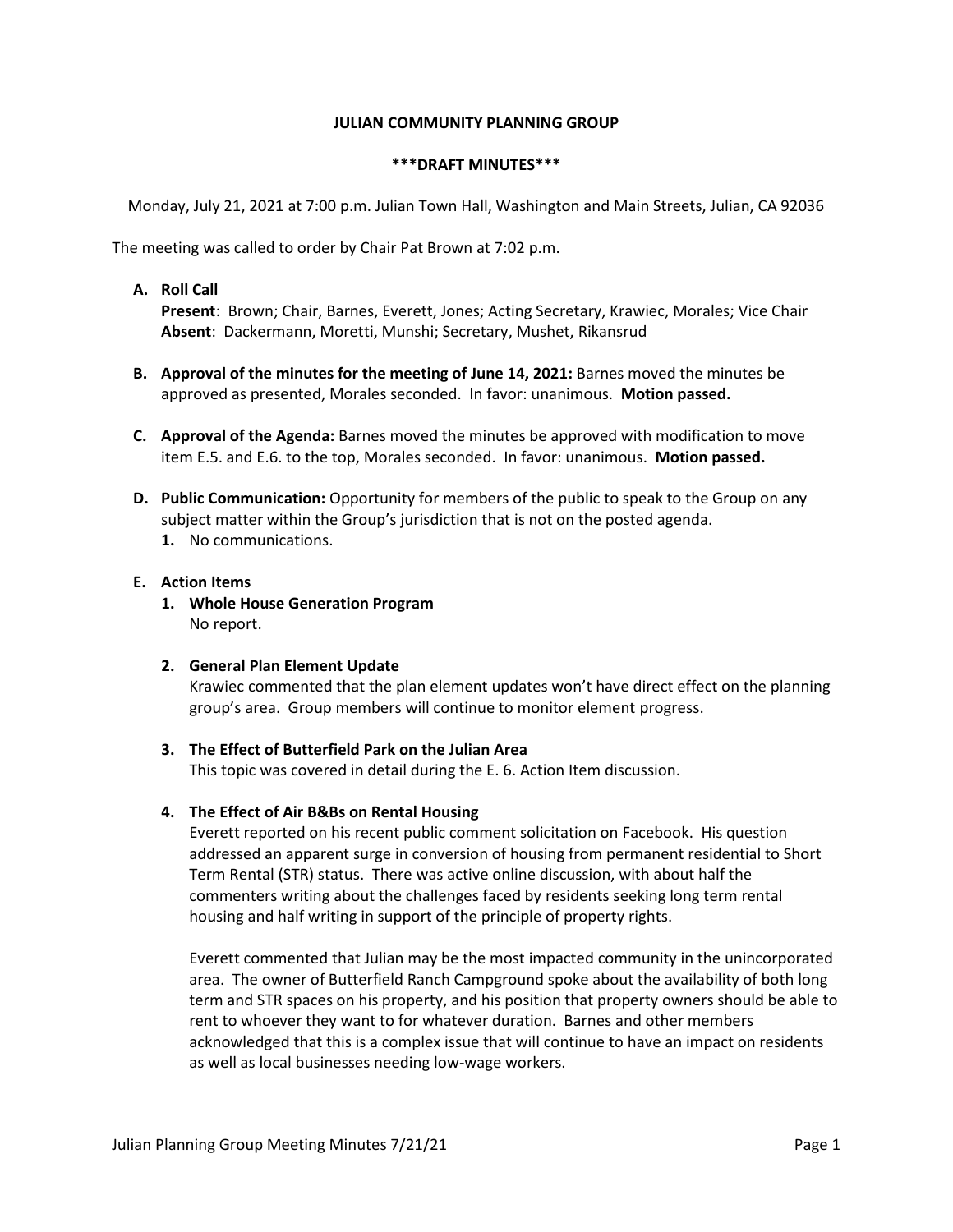**Motion to write a letter to the county expressing concern about the STR trend and asking them to look at the impact on the community and possible solutions:** Everett moved, Krawiec seconded; in favor: unanimous. **Motion passed.**

**5. Butterfield Park** 

Discussed as part of E.6.

# **6. JCPG Boundary Change to Include Shelter Valley and Butterfield**

The Group considered the possibility of petitioning the county for a boundary change, expanding its area to include the communities of Shelter Valley and Butterfield. The Group listened to lengthy, wide ranging comments from more than ten citizens representing different interests in the Shelter Valley/Butterfield area, including Butterfield residents, the Butterfield Residents Association, business owners, managers, and residents of the surrounding community.

The speakers expressed myriad concerns; including the short notice for public input to the action, lack of community participation in this topic to date, a desire for local (Shelter Valley and Butterfield) representation in the land use planning process, a desire for local selfrepresentation to the county, and a perceived lack of recognition by the Group that there are existing formal nonprofit and business-led organizations, working to address social service and land-use issues.

Morales and Everett presented the Group's charter and the purpose of its interest in exploring this boundary change topic. The public representatives were offered time to consider the topic further and return to the Group with a statement of support of the boundary change, if they wished. The Group consensus was to not pursue the matter without a sense of support from the Shelter Valley/Butterfield residents.

**Motion to ask the Shelter Valley and Butterfield citizen groups to return to the Group in two months if they decide to support the boundary change petition:** Everett moved, Barnes seconded; in favor: Brown, Jones, Krawiec, Barnes, Everett; against: Morales. **Motion failed.**

#### **F. Group Business**

#### **Announcements and correspondence received**

CALTRANS wants Group input on improving roads. Barnes and Rikansrud wrote a letter two years ago with recommendations, resulting in installation of a single sign. Brown asked if there are other items the Group wanted to add.

Krawiec mentioned that the input request includes recommendations for pedestrian crossings. Brown suggested adding comments about crossings at Washington and Main on the northeast and northwest sides, as well as the Second Street project.

Brown will distribute the county's project list and add this item to next month's agenda.

**Motion to put resubmit letter from two years ago:** Barnes moved, Morales seconded; in favor: unanimous. **Motion passed.**